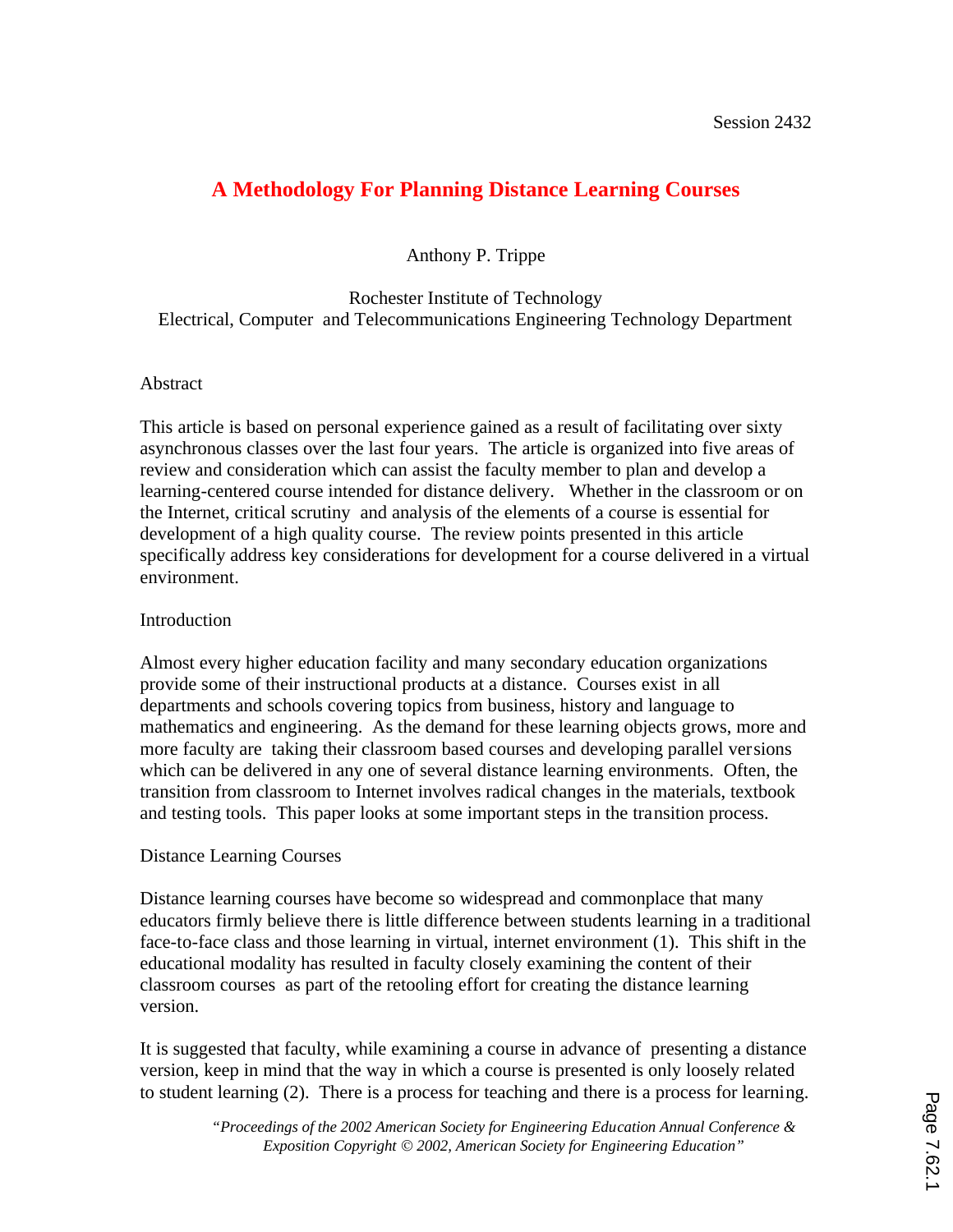The teaching process is managed by the faculty member and the learning process is managed by the student (3). Experienced classroom faculty know that they must present material and assignments which lead to and promote student learning. Likewise, the faculty member who prepares and presents a distance course must present materials and assignments which encourage and facilitate the student learning process.

During the last four years, this author has developed approximately a dozen distance learning courses on a variety of business and technical topics and has facilitated in excess of sixty classes presented over the Internet. This article is based upon the personal experiences acquired as a result of this work. These suggestions were organized and are presented in the hope of assisting and encouraging classroom faculty to join the virtual teaching community and expand their teaching talents into the world of distance learning.

#### Delivery Technology and Format

There is a wide variety of technology tools available as a support foundation for course delivery. My experience is that the University offering the course will have one or two preferred platforms and a support group to answer the initial questions related to hardware and software to be used. Use of these resources is the starting point.

Once beyond the basic course delivery software tool, the course content and delivery methodology are the responsibility of the faculty member. Some faculty prefer a completely text-based approach while others favor the use of videotapes or CD-ROM tools to deliver the information. Mail order correspondence is still an available delivery mode, but its use is not fashionable (nor timely) in today's digital world. Instead, the Internet has become the delivery channel of choice for providing instructional materials. As quick and efficient as the Internet is, it has definite bandwidth limitations. Just as the number of television channels, over a 50 year life span, has increased from one to three to twelve to five hundred and beyond, the bandwidth limitations of Internet communications will diminish and disappear. Increased television channels have transformed the entertainment industry in unexpected ways. Increased Internet bandwidth will transform the distance learning industry and cause it to evolve into a commonly accepted part of our lives.

As the distance learning industry evolves and grows, we will see a wide range of new technology tools come and go. Current examples include instant messaging, voice-overinternet-protocol and steaming video. Reading any current magazine or journal which addresses distance learning will provide information as to how these digital gadgets are being introduced and used in an attempt to enhance the distance learning experience.

However, in fact, the intent and objective of distance learning is no different than any other kind of basic learning which has been part of human nature for all of our evolution. From prehistoric fire keepers and medicine men to the great European Universities of the middle ages to the prestigious brick and mortar institutions of today's Ivy League, the basic, key components of learning remain unchanged. The concept of learning has always included (1) an increase in knowledge, (2) memorizing and reproduction, (3) the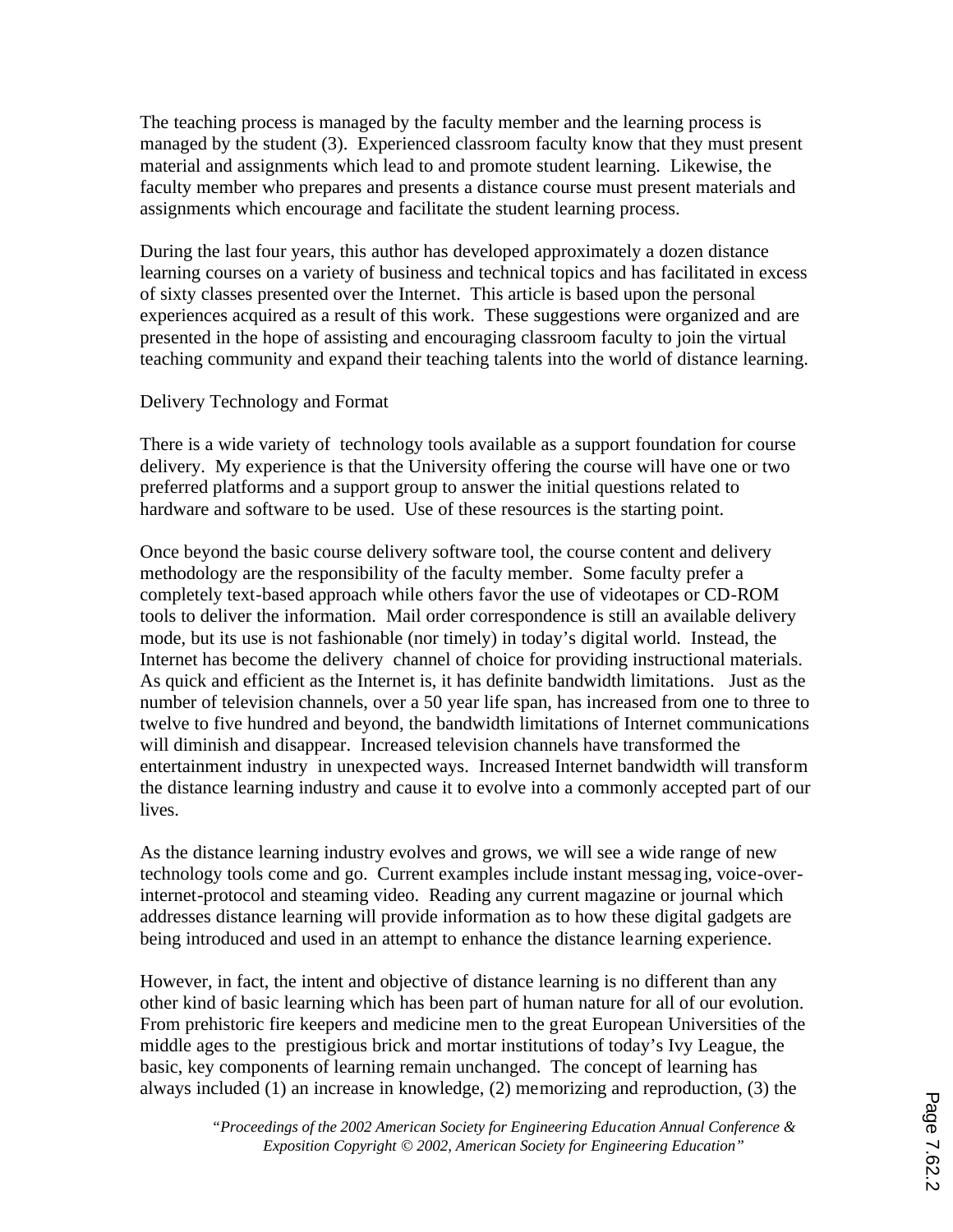ability to apply knowledge, (4) understanding and (5) seeing something in a different manner. The overall objective of the learning process is to change the person to whom the learning is directed. These are, and always have been, the expected outcomes of any learning process.

Often, when a faculty member wishes to take his classroom based material into the distance learning realm, the starting point is the technology tools and involves which of them is to be used. Instead, the faculty member should remember that the learning process remains unchanged even when a new delivery channel is employed. The outcomes need to take precedence over the delivery modality. Development of a distance learning course should progress in much the same manner as one intended for face-to-face delivery.

# Distance Learning Course Considerations

As an ex-marketing and sales executive, I can't help but view students in the same light as I did customers. Everything done by faculty and administration should center on the customer (Oops, I mean student). We need to acknowledge the needs of our students. For instance, the needs of traditional students (recent high school graduates and 18-20 years old) are vastly different than the needs of the adult learner. We also need to keep in mind the varied learning styles of students in our virtual classroom and how to configure our course to best address the widest range of learning styles.

With this in mind, I offer the following points for faculty members to review and consider during the development of a distance learning course. These points may be followed in a step-by-step manner while keeping the learning process and intended outcomes clearly in view.

# Five Points for Review and Consideration

**1. Topic Review** No matter what the subject of a specific course, there exists a body of commonly accepted knowledge which provides a foundation upon which to build the course. This foundation starts with a set of topics that the course needs to address and leads to the development of a set of activities (readings, lectures, problem solving exercises, and even testing) which assist student learning. This leads to a top-level course goal that the student attain a level of competence within the specific body of commonly accepted knowledge. The distance learning instructor begins to develop a list of specific topics first from the foundation body of knowledge. The instructor must clearly see what he wants the students to learn.

The instructor, in order to challenge students, should then consider the gray areas of specific topics – those areas which are neither black nor white – neither right nor wrong. These areas can be used to promote and sustain interactive communications. Initial interactions may consist mostly of students addressing and asking questions of the faculty member. However, the gray area topics can effectively be used to encourage student to student learning interactions.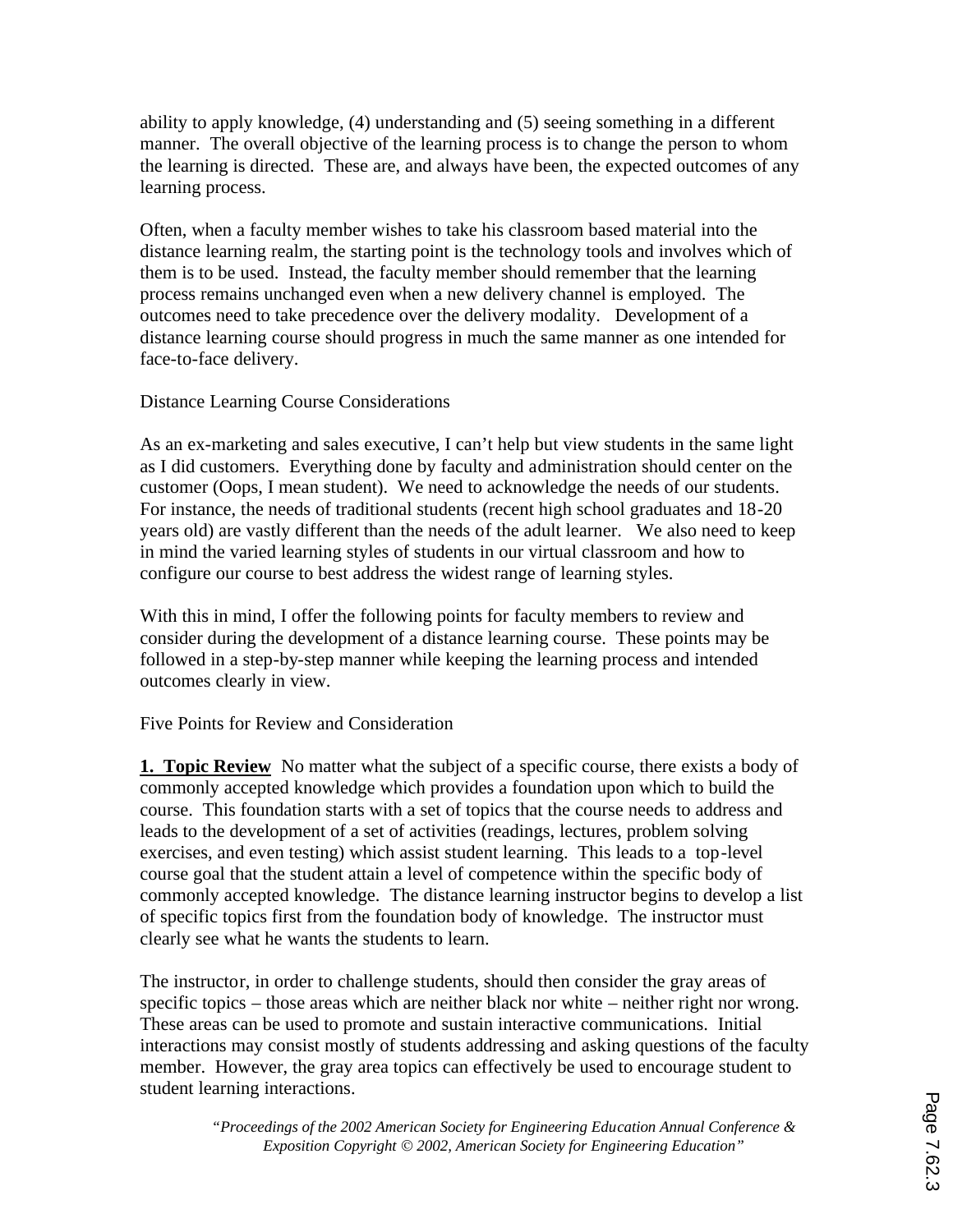An online course consists of more than posting a lecture or a few PowerPoint charts. I have found that a course runs smoothly when the content is arranged in predefined modules each containing a few closely related topics. For instance, a ten week course may be arranged in ten learning modules. Each module might contain a theory-based reading assignment, a lecture addressing the faculty member's emphasis of specific topic points, an applied case study, a hands-on laboratory exercise and a performance assignment which allows the student to demonstrate mastery of the topics. Some faculty prefer to include short tests within each module while others, like me, wait to complete several modules before testing occurs.

2. Text Review For a distance learning course, it is imperative that the instructor use a text which completely covers the material which makes up the foundation body of knowledge for the course. Additionally, the text must be technically accurate, readable, concise and hopefully filled with graphics (to accommodate visual learners). Walking in the shoes of the student, the faculty member must lay out a plan wherein students can learn the foundation material of the course from the text with little or no faculty assistance.

In my distance learning courses, instead of posting lectures which repeat the basic body of knowledge as described in the textbook, I strive to develop a course sequence in which the student starts by using the book (off line) to learn the foundation material (the right Vs wrong answers). As that learning takes place, I use my interaction time with students (online) to post up-to-date examples and details of current events taking place within the field of study. The faculty member must locate material that challenges the right Vs wrong views as provided in the textbook. This supplemental information reinforces the student's commitment to learn and ties the foundation basics to reality. But, more importantly, it opens the student-instructor and student-student discussion channels for exploring the real world aspects of the foundation topics. Finally, interjection of probing questions by the faculty member forces the student to use his newly acquired knowledge in wrestling with answers which fall into gray areas usually not covered in the textbook.

In addition, it is my experience that students prefer to read from a textbook rather than from a computer screen. And, since learning is a private matter, a book fits the needs of the many learning styles encountered in the virtual classroom. Selection of a quality text which meets the needs of a distance learning course promotes and supplements the student's self-directed learning process.

To discourage students who may lurk, silently, and not participate in these discussions, I make classroom participation  $30 - 40\%$  of the students overall grade. If the student has the potential to earn 100 points in a course, 40 of those points may come from posting discussion messages or responses to my questions (e.g. a ten week course would offer students the potential to earn 4 participation points per week). Students are encouraged to share their knowledge or experiences or to ask questions which require deeper research into a topic. Not only does this support the principle that students learn from each other, but these regular journals of online discussion assist me to assess student learning. My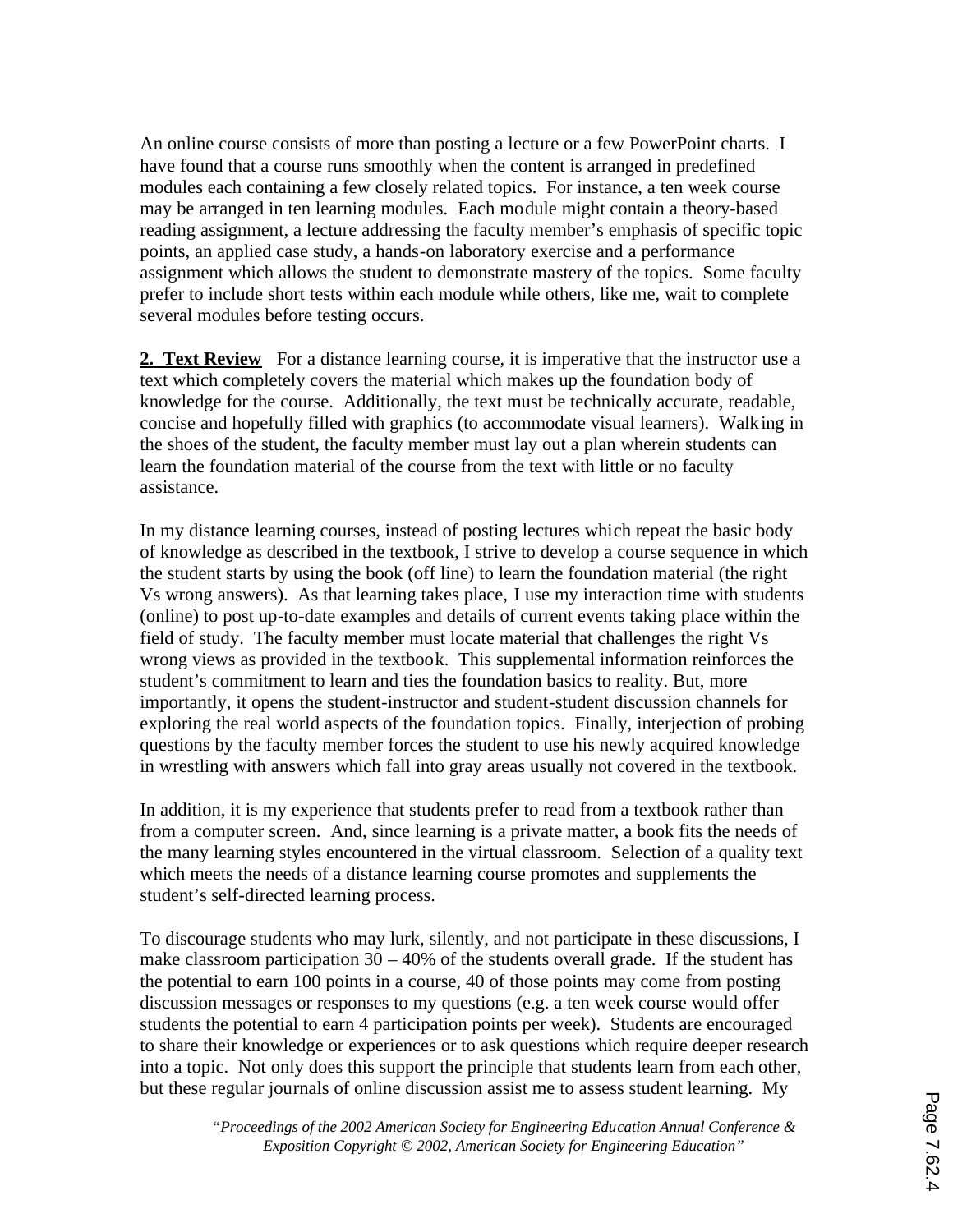students receive an individual feedback message within a few days after a week ends. The message informs each student of how many points were available that week, how many he or she earned along with other comments on their performance. This is a laborious task every week, but the effort definitely results in a more productive classroom. My experience is that during the first week, student participation is low. However, after sending the first set of feedback notes, participation greatly increases.

**3. Sequence Review** As done by faculty for a course delivered in the classroom, the online faculty member must lay out a presentation sequence for delivering the course topics. It is best to design the course sequence so as to produce a range of outputs. Arrange the course around a skeleton of right and wrong knowledge learning driven by textbook reading assignments. Then supplement this foundation with applied, experience-based, instructor led exercises which examine the gray areas which exist within the body of knowledge. This places the responsibility for learning where it belongs – squarely on the student's shoulders. Sufficient time must be allowed for presentation, learning and testing of each topic.

The "forced" participation strategy lessens the emphasis on testing. As students participate in the classroom discussions, I keep a grade sheet for each student noting the number and complexity level of their participation postings. Trivial messages receive little weight toward earning the participation points for the week. In fact, a student may post four or five messages that simply state agreement with the position of another and earn no participation points for that week.

**4. Activities Review** The next consideration for the distance learning faculty member is to determine what activities and materials can be added to supplement, support and reinforce learning of the course topics when the instructor-student interface is not face-toface and verbal. Rather than attempting to use the same activities which were part of the classroom delivered version of the course, the faculty member needs to consider materials which better align with the delivery channel. Distance Learning activities may include case studies, games, simulations, essay assignments– compare and contrast, problem solving assignments and research assignments.

I have found that group assignments work very well in the virtual online environment. Small teams can be formed and more challenging, tougher problems can be assigned. In addition to student learning by doing, the pressure exerted by peers, on those students who attempt to perform at minimal levels, is strong enough to prompt better performance. In courses where I've included a group project, I have noted active student engagement with their team mates and the topic to be learned. This group work plays a key role in the academic learning experience of students. In addition to providing a supplemental learning environment for mastery of course content, teams also provide students with an opportunity to develop and refine teamwork skills which are needed to succeed in many of today's workplaces.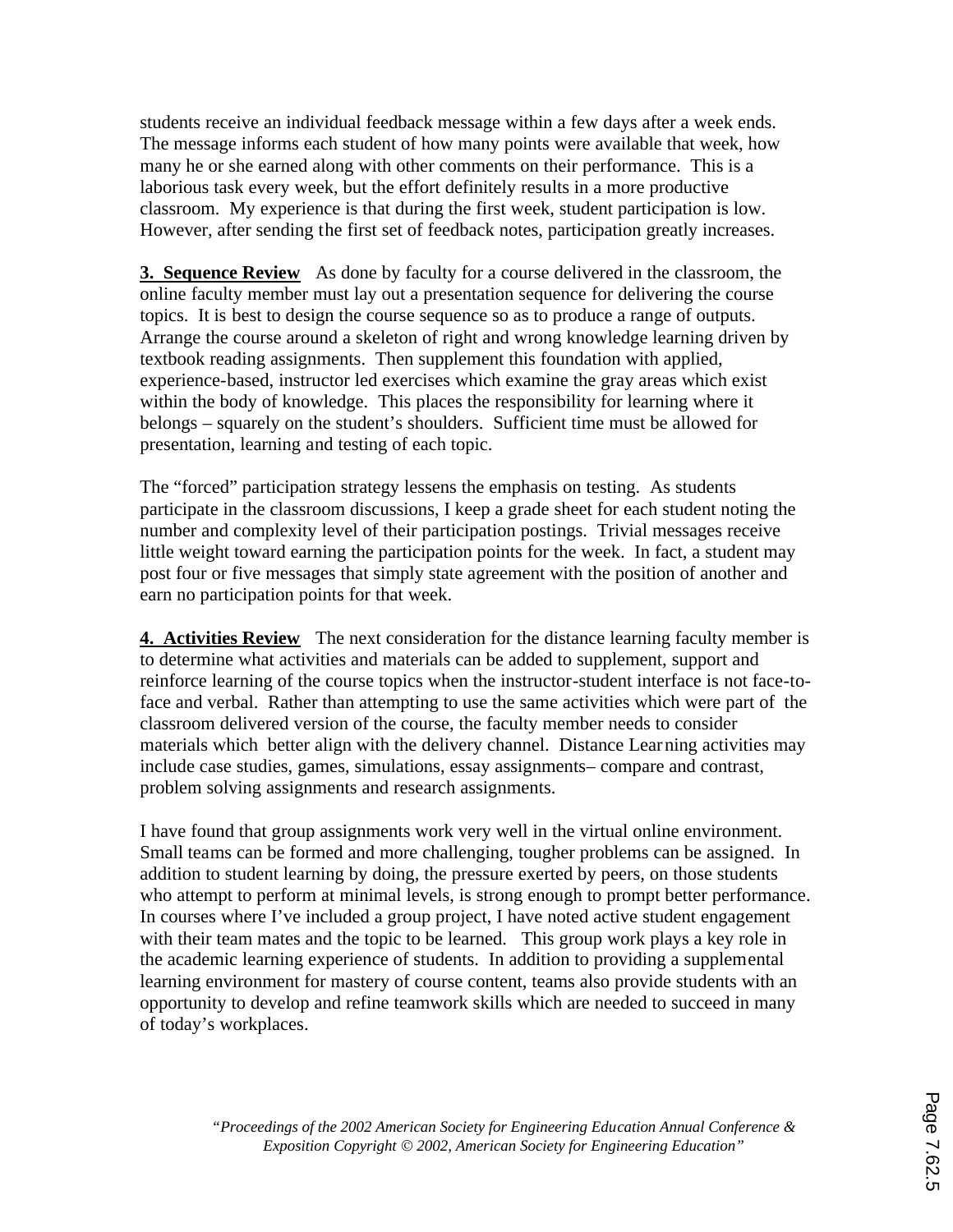**5. Testing Review:** Assignments and testing ensure that learning of the foundation topics for the course is happening. Distance learning faculty need to review the measurement means for assessing student learning. The challenge is to develop appropriate testing tools to ensure that learning of the topic material has happened. Often times, a testing protocol does not transport well when moved from the face-to-face classroom to the distance learning environment. Testing activities must always be judged by questioning whether the activity allows the student to demonstrate mastery of the topic skills.

I have already mentioned forcing participation in classroom discussion with the award of weekly participation points. I also have developed a habit of keeping a grade sheet for each student. The grade sheet includes information about the week by week points earned by a student as well as my impressions of the student's level of learning which is clearly demonstrated in their written exchanges. Within the first couple of weeks of a course, this grade sheet assists me to develop a mental image of learning styles and levels for each student.

# Conclusion

This article has presented several considerations to be used while developing an online or distance learning course. Keeping in mind that the basic, key objectives and expected outcomes are not changed by the new delivery channel, the faculty member needs to redirect his attention away from the technology tools and focus on how to promote student change and learning. The techniques which, in my opinion, work best are 'forced' participation in classroom discussions, weekly feedback and grade messages and team assignments. At key points in the course development process, the review considerations, as presented in this paper, may assist the instructor to ensure a focus on student learning and the development of a quality course.

# Bibliography

- 1. Turnoff, M. "An End to Student Segregation: No More Separation Between Distance Learning and Regular Courses." *On the Horizon*, 2000, 8(1), 1-x.
- 2. Wenger, E. Communities of Practice: Learning, Meaning and Identity. Cambridge, England: Cambridge University Press, 1998.
- 3. Nickols, F. "Technology and The Future of Education." *On the Horizon*, 1999, 7(6), 1.x-x.

# Author Biography

Anthony Trippe is a generalist with a BS in chemistry (1966), an MS in Mathematics and Computer Science (1972) and a Doctor of Business Administration (1982). He is an assistant professor at the Rochester Institute of Technology in the Electrical, Computer and Telecommunications Engineering Technology Department. He teaches technical programming